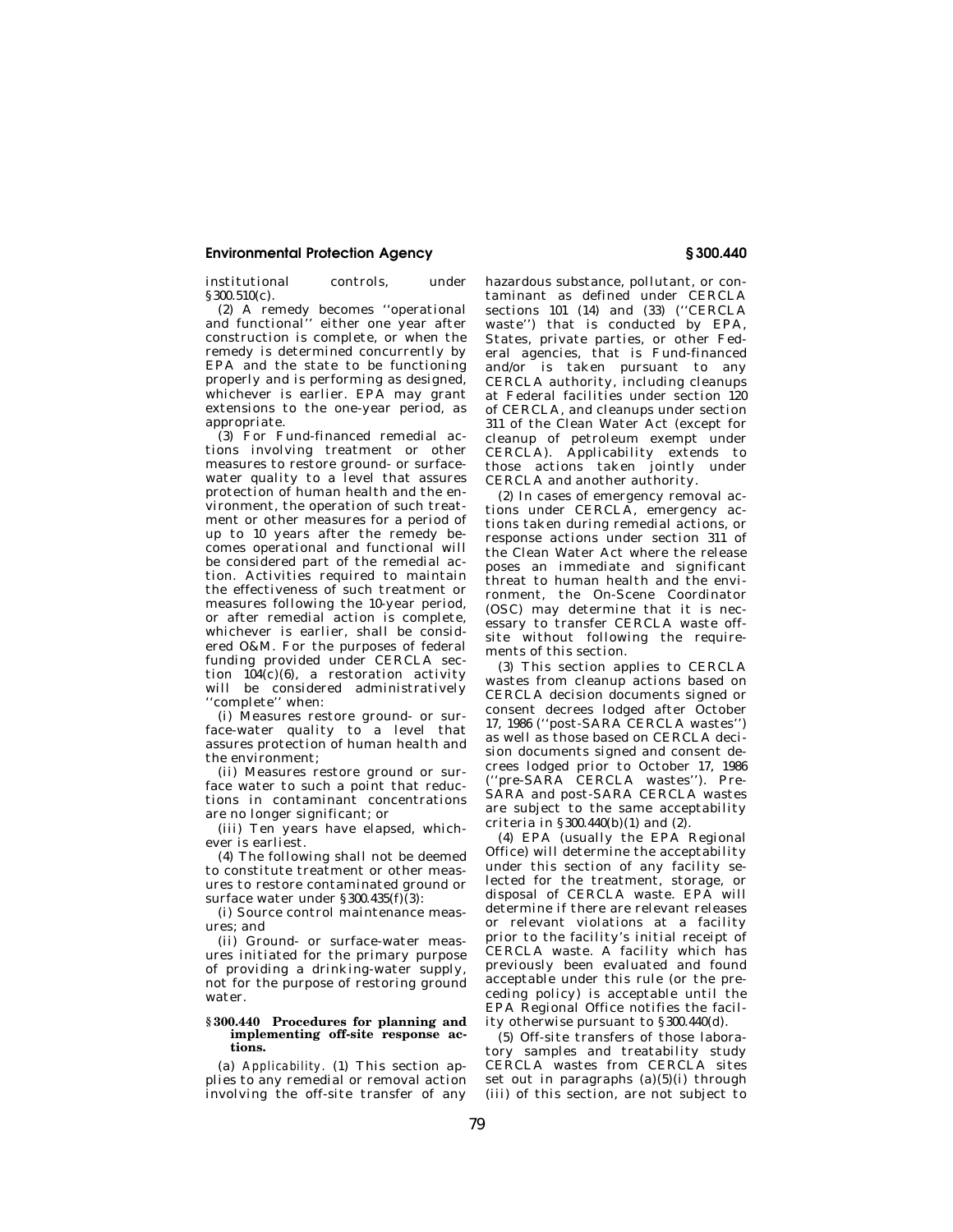the requirements of this section. However, those CERCLA wastes may not be transferred back to the CERCLA site unless the Remedial Project Manager or OSC assures the proper management of the CERCLA waste samples or residues and gives permission to the laboratory or treatment facility for the samples and/or residues to be returned to the site.

(i) Samples of CERCLA wastes sent to a laboratory for characterization;

(ii) RCRA hazardous wastes that are being transferred from a CERCLA site for treatability studies and that meet the requirements for an exemption for RCRA under 40 CFR 261.4(e); and

(iii) Non-RCRA wastes that are being transferred from a CERCLA site for treatability studies and that are below the quantity threshold established at 40 CFR  $261.4(e)(2)$ .

(b) *Acceptability criteria.* (1) *Facility compliance.* (i) A facility will be deemed in compliance for the purpose of this rule if there are no relevant violations at or affecting the unit or units receiving CERCLA waste:

(A) For treatment to standards specified in 40 CFR part 268, subpart D, including any pre-treatment or storage units used prior to treatment;

(B) For treatment to substantially reduce its mobility, toxicity or persistence in the absence of a defined treatment standard, including any pretreatment or storage units used prior to treatment; or

(C) For storage or ultimate disposal of CERCLA waste not treated to the previous criteria at the same facility.

(ii) Relevant violations include significant deviations from regulations, compliance order provisions, or permit conditions designed to: ensure that CERCLA waste is destined for and delivered to authorized facilities; prevent releases of hazardous waste, hazardous constituents, or hazardous substances to the environment; ensure early detection of such releases; or compel corrective action for releases. Criminal violations which result in indictment are also relevant violations. In addition, violations of the following requirements may be considered relevant:

(A) Applicable subsections of sections 3004 and 3005 of RCRA or, where applicable, other Federal laws (such as the **40 CFR Ch. I (7–1–00 Edition)** 

Toxic Substances Control Act and subtitle D of RCRA);

(B) Applicable sections of State environmental laws; and

(C) In addition, land disposal units at RCRA subtitle C facilities receiving RCRA hazardous waste from response actions authorized or funded under CERCLA must be in compliance with RCRA section 3004(o) minimum technology requirements. Exceptions may be made only if the unit has been granted a waiver from these requirements under 40 CFR 264.301.

(2) *Releases.* (i) Release is defined in § 300.5 of this part. Releases under this section do not include:

(A) *De minimis* releases;

(B) Releases permitted under Federal programs or under Federal programs delegated to the States (Federally permitted releases are defined in  $\S 300.5$ ), except to the extent that such releases are found to pose a threat to human health and the environment; or

(C) Releases to the air that do not exceed standards promulgated pursuant to RCRA section  $3004(n)$ , or absent such standards, or where such standards do not apply, releases to the air that do not present a threat to human health or the environment.

(ii) Releases from units at a facility designated for off-site transfer of CERCLA waste must be addressed as follows:

(A) *Receiving units at RCRA subtitle C facilities.* CERCLA wastes may be transferred to an off-site unit regulated under subtitle C of RCRA, including a facility regulated under the permit-byrule provisions of 40 CFR  $270.60$  (a),  $(b)$ or  $(c)$ , only if that unit is not releasing any hazardous waste, hazardous constituent, or hazardous substance into the ground water, surface water, soil or air.

(B) *Other units at RCRA subtitle C land disposal facilities.* CERCLA wastes may not be transferred to any unit at a RCRA subtitle C land disposal facility where a non-receiving unit is releasing any hazardous waste, hazardous constituent, or hazardous substance into the ground water, surface water, soil, or air, unless that release is controlled by an enforceable agreement for corrective action under subtitle C of RCRA or other applicable Federal or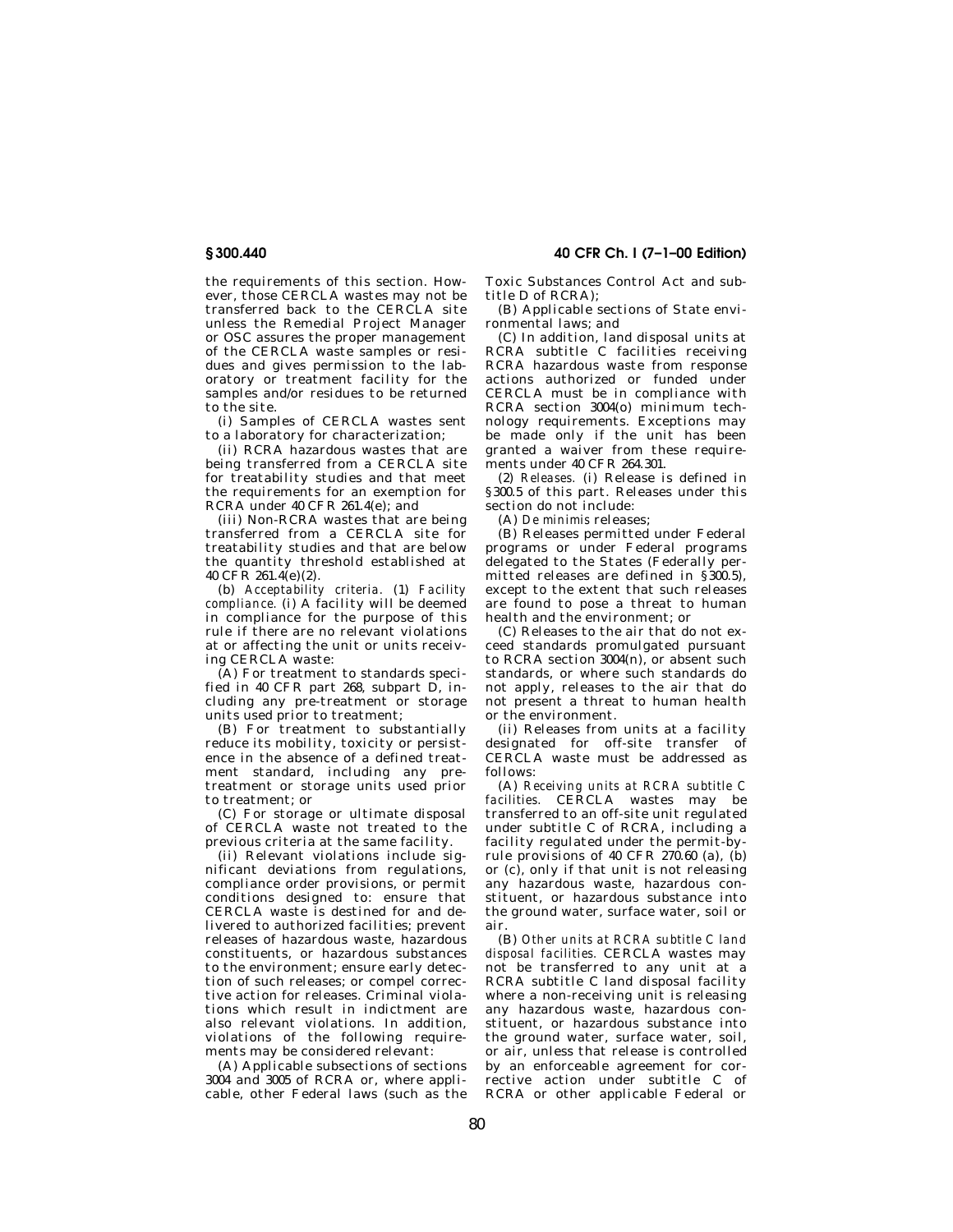## **Environmental Protection Agency**

State authority. For purposes of this section, a RCRA "land disposal facil-<br>ity" is any RCRA facility at which a is any RCRA facility at which a land disposal unit is located, regardless of whether a land disposal unit is the receiving unit.

(C) *Other units at RCRA subtitle C treatment, storage, and permit-by-rule facilities.* CERCLA wastes may not be transferred to any unit at a RCRA subtitle C treatment, storage or permitby-rule facility, where a release of any hazardous waste, hazardous constituent, or hazardous substance from non-receiving units poses a significant threat to public health or the environment, unless that release is controlled by an enforceable agreement for corrective action under subtitle C of RCRA or other applicable Federal or State authority.<br>(D) *All other* 

(D) *All other facilities.* CERCLA wastes should not be transferred to any unit at an other-than-RCRA subtitle C facility if the EPA Regional Office has information indicating that an environmentally significant release of hazardous substances has occurred at that facility, unless the release is controlled by an enforceable agreement for corrective action under an applicable Federal or State authority.

(iii) Releases are considered to be ''controlled'' for the purpose of this section as provided in  $\hat{\S}$  300.440 (f)(3)(iv) and  $(f)(3)(v)$ . A release is not considered ''controlled'' for the purpose of this section during the pendency of administrative or judicial challenges to corrective action requirements, unless the facility has made the requisite showing under § 300.440(e).

(c) *Basis for determining acceptability.*  (1) If a State finds that a facility within its jurisdiction is operating in noncompliance with state law requirements including the requirements of any Federal program for which the State has been authorized, EPA will determine, after consulting with the State as appropriate, if the violation is relevant under the rule and if so, issue<br>an initial determination of an initial determination of unacceptability.

(2) If a State finds that releases are occurring at a facility regulated under State law or a Federal program for which the State is authorized, EPA will determine, after consulting with

the State as appropriate, if the release is relevant under the rule and if so, issue an initial determination of unacceptability.

(3) EPA may also issue initial determinations of unacceptability based on its own findings. EPA can undertake any inspections, data collection and/or assessments necessary. EPA will then notify with the State about the results and issue a determination notice if a relevant violation or release is found.

(d) *Determination of unacceptability.*  (1) Upon initial determination by the EPA Regional Office that a facility being considered for the off-site transfer of any CERCLA waste does not meet the criteria for acceptability stated in  $§ 300.440(b)$ , the EPA Region shall notify the owner/operator of such facility, and the responsible agency in the State in which the facility is located, of the unacceptability finding. The notice will be sent by certified and first-class mail, return receipt requested. The certified notice, if not acknowledged by the return receipt card, should be considered to have been received by the addressee if properly sent by regular mail to the last address known to the EPA Regional Office.

(2) The notice shall generally: state that based on available information from a RCRA Facility Assessment (RFA), inspection, or other data sources, the facility has been found not to meet the requirements of § 300.440; cite the specific acts, omissions, or conditions which form the basis of these findings; and inform the owner/ operator of the procedural recourse available under this regulation.

(3) A facility which was previously evaluated and found acceptable under this rule (or the preceding policy) may continue to receive CERCLA waste for 60 calendar days after the date of issuance of the notice, unless otherwise determined in accordance with paragraphs  $(d)(8)$  or  $(d)(9)$  of this section.

(4) If the owner or operator of the facility in question submits a written request for an informal conference with the EPA Regional Office within 10 calendar days from the issuance of the notice, the EPA Regional Office shall provide the opportunity for such conference no later than 30 calendar days after the date of the notice, if possible,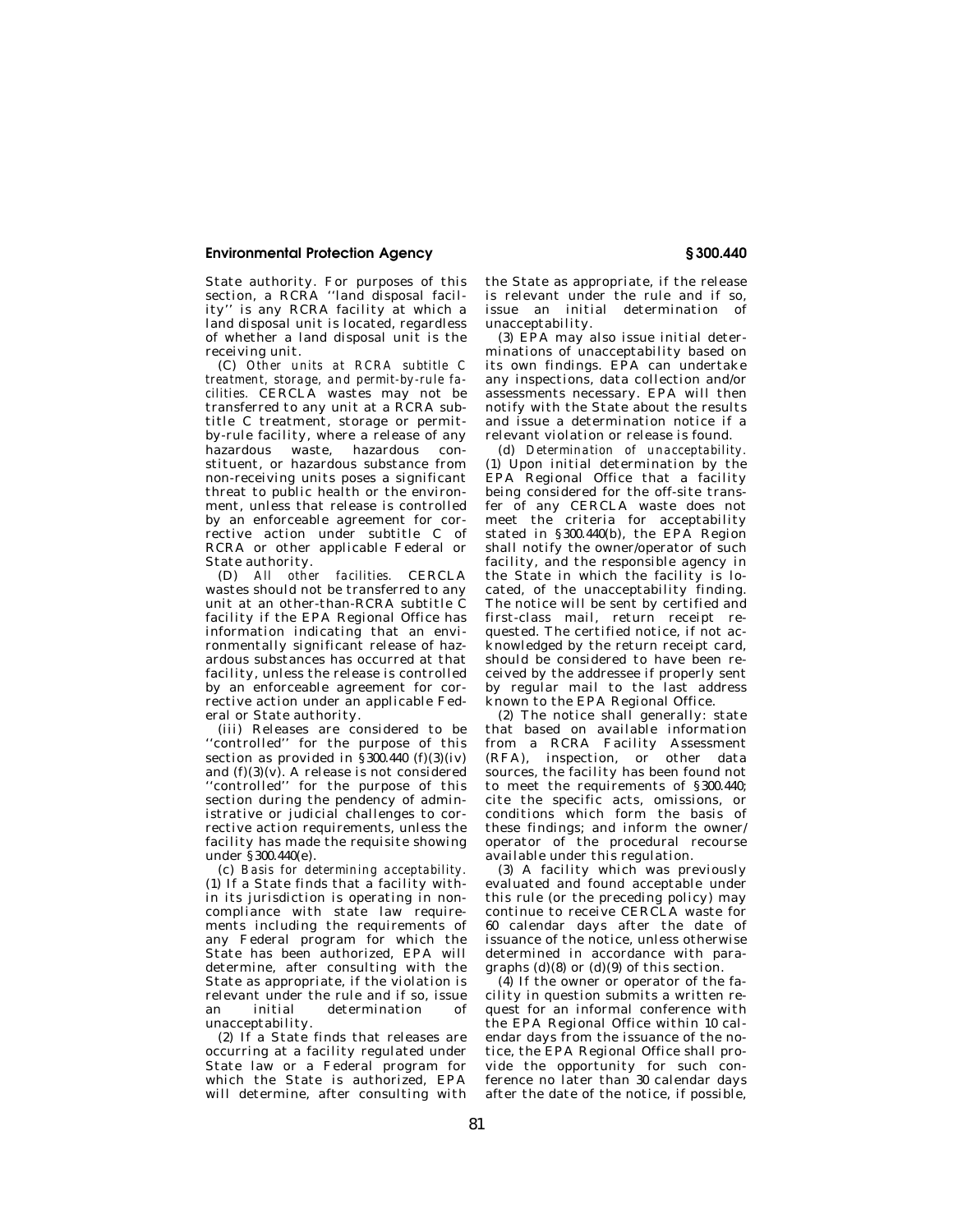to discuss the basis for the underlying violation or release determination, and its relevance to the facility's acceptability to receive CERCLA cleanup wastes. State representatives may attend the informal conference, submit written comments prior to the informal conference, and/or request additional meetings with the EPA Region, relating to the unacceptability issue during the determination process. If no State representative is present, EPA shall notify the State of the outcome of the conference. An owner/operator may submit written comments by the 30th day after issuance of the notice, in addition to or instead of requesting an informal conference.

(5) If the owner or operator neither requests an informal conference nor submits written comments, the facility becomes unacceptable to receive CERCLA waste on the 60th day after the notice is issued (or on such other date designated under paragraph (d)(9) of this section). The facility will remain unacceptable until such time as the EPA Regional Office notifies the owner or operator otherwise.

(6) If an informal conference is held or written comments are received, the EPA Region shall decide whether or not the information provided is sufficient to show that the facility is operating in physical compliance with respect to the relevant violations cited in the initial notice of unacceptability, and that all relevant releases have been eliminated or controlled, as required in paragraph  $(b)(2)$  of this section, such that a determination of acceptability would be appropriate. EPA will notify the owner/operator in writing whether or not the information provided is sufficient to support a de-.<br>termination of acceptability. Unless EPA determines that information provided by the owner/operator and the State is sufficient to support a determination of acceptability, the facility becomes unacceptable on the 60th calendar day after issuance of the original notice of unacceptability (or other date established pursuant to paragraphs (d)(8) or  $(d)(9)$  of this section).

(7) Within 10 days of hearing from the EPA Regional Office after the informal conference or the submittal of written comments, the owner/operator or the **40 CFR Ch. I (7–1–00 Edition)** 

State may request a reconsideration of the unacceptability determination by the EPA Regional Administrator (RA). Reconsideration may be by review of the record, by conference, or by other means deemed appropriate by the Regional Administrator; reconsideration does not automatically stay the determination beyond the  $60$ -day period. The owner/operator will receive notice in writing of the decision of the RA.

(8) The EPA Regional Administrator may decide to extend the 60-day period if more time is required to review a submission. The facility owner/operator shall be notified in writing if the Regional Administrator extends the 60 days.

(9) The EPA Regional Office may decide that a facility's unacceptability is immediately effective (or effective in less than 60 days) in extraordinary situations such as, but not limited to, emergencies at the facility or egregious violations. The EPA Region shall notify the facility owner/operator of the date of unacceptability, and may modify timeframes for comments and other procedures accordingly.

(e) *Unacceptability during administrative and judicial challenges of corrective action decisions.* For a facility with releases that are subject to a corrective action permit, order, or decree, an administrative or judicial challenge to the corrective action (or a challenge to a permit modification calling for additional corrective action) shall not be considered to be part of a corrective action ''program'' controlling those releases and shall not act to stay a determination of unacceptability under this rule. However, such facility may remain acceptable to receive CERCLA waste during the pendency of the appeal or litigation if:

(1) It satisfies the EPA Regional Office that adequate interim corrective action measures will continue at the facility; or

(2) It demonstrates to the EPA Regional Office the absence of a need to take corrective action during the short-term, interim period.

Either demonstration may be made during the 60-day review period in the context of the informal conference and RA reconsideration.